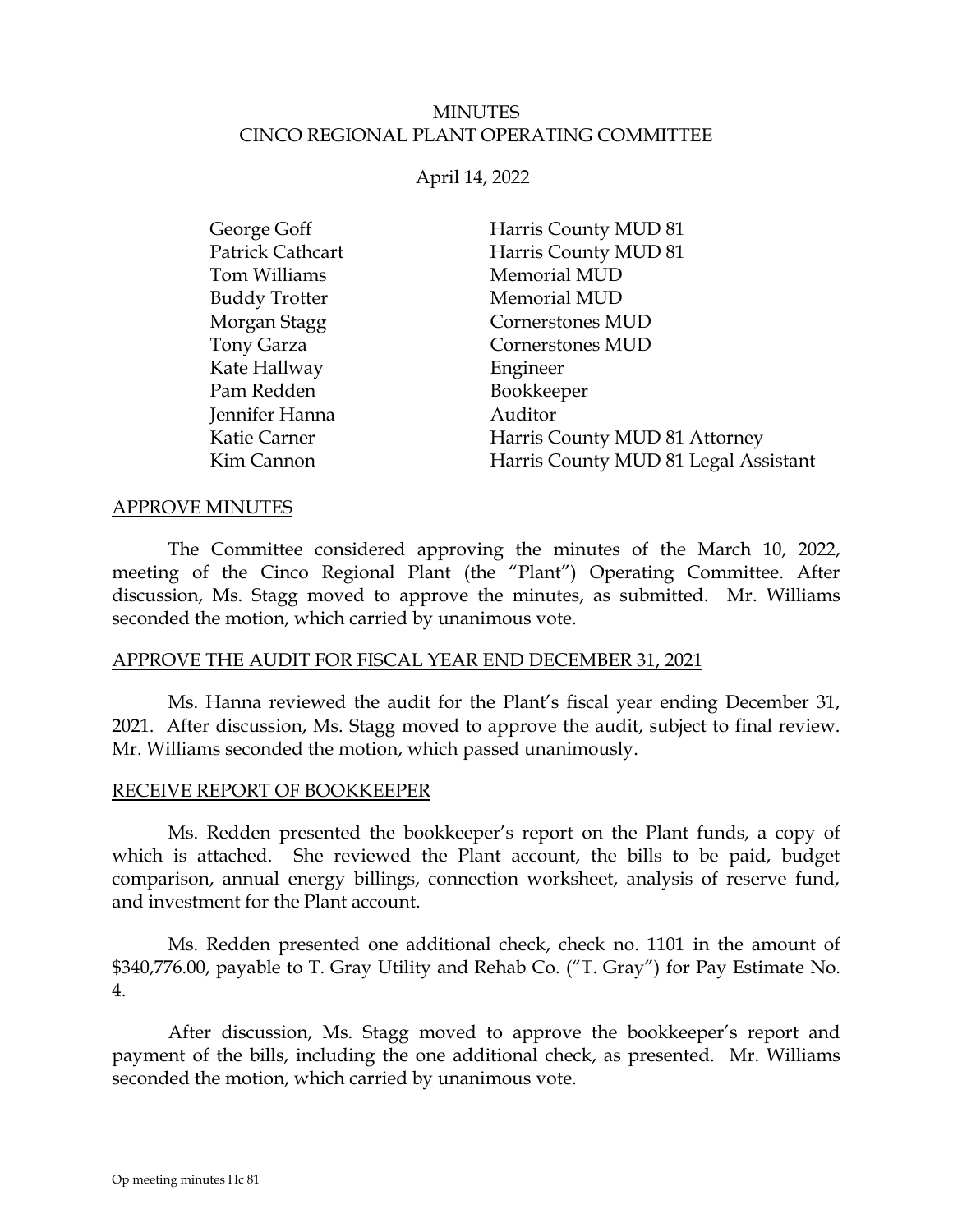## RECEIVE REPORT OF OPERATOR, INCLUDING UPDATE ON REPLACEMENT OF MIXER PUMP NO. 2, RETURN ACTIVATED SLUDGE PUMP NO. 4, AND BLEACH TANK NO. 1

The Committee reviewed the operator's report, which reported on maintenance and repairs to the Plant. A copy of the operator's report is attached.

Ms. Aelmore updated the Committee on the replacement of mixer pump no. 2 and stated the pump has been shipped.

Ms. Aelmore updated the Committee on the replacement of the return activated sludge pump no. 4 and stated the pump has been installed and the repairs are complete.

Ms. Aelmore updated the Committee on the replacement of bleach tank no. 1 and stated the tank has been ordered.

Ms. Aelmore updated the Committee on the status of the security camera upgrades and stated that Fisk Electric has scheduled the upgrades on April 22, 2022.

After review and discussion, Ms. Stagg moved to approve the operator's report. Mr. Williams seconded the motion, which passed unanimously.

### RECEIVE REPORT OF ENGINEER

Ms. Hallaway presented the engineer's report and reported on the wastewater treatment plant flows for each participant. A copy of the engineer's report is attached.

### CAPITAL IMPROVEMENT PLAN

Ms. Hallaway presented and reviewed the approved project list for Plant Capital Improvement Plan.

## PHASE 4 REHABILITATION OF MAIN INFLUENT TRUNK LINE, INCLUDING PAY ESTIMATES, CHANGE ORDERS, SUBSTANTIAL COMPLETION, AND FINAL ACCEPTANCE

Ms. Hallaway stated the contractor for the rehabilitation of the main influent trunk line is T. Gray. She requested approval of Pay Estimate No. 4 in the amount of \$340,776.00, payable to T. Gray.

Ms. Hallaway then presented Change Order No. 3, for an increase of 30 days to the contract with T. Gray. The Committee determined that Change Order No. 3 is beneficial to the Plant Participants.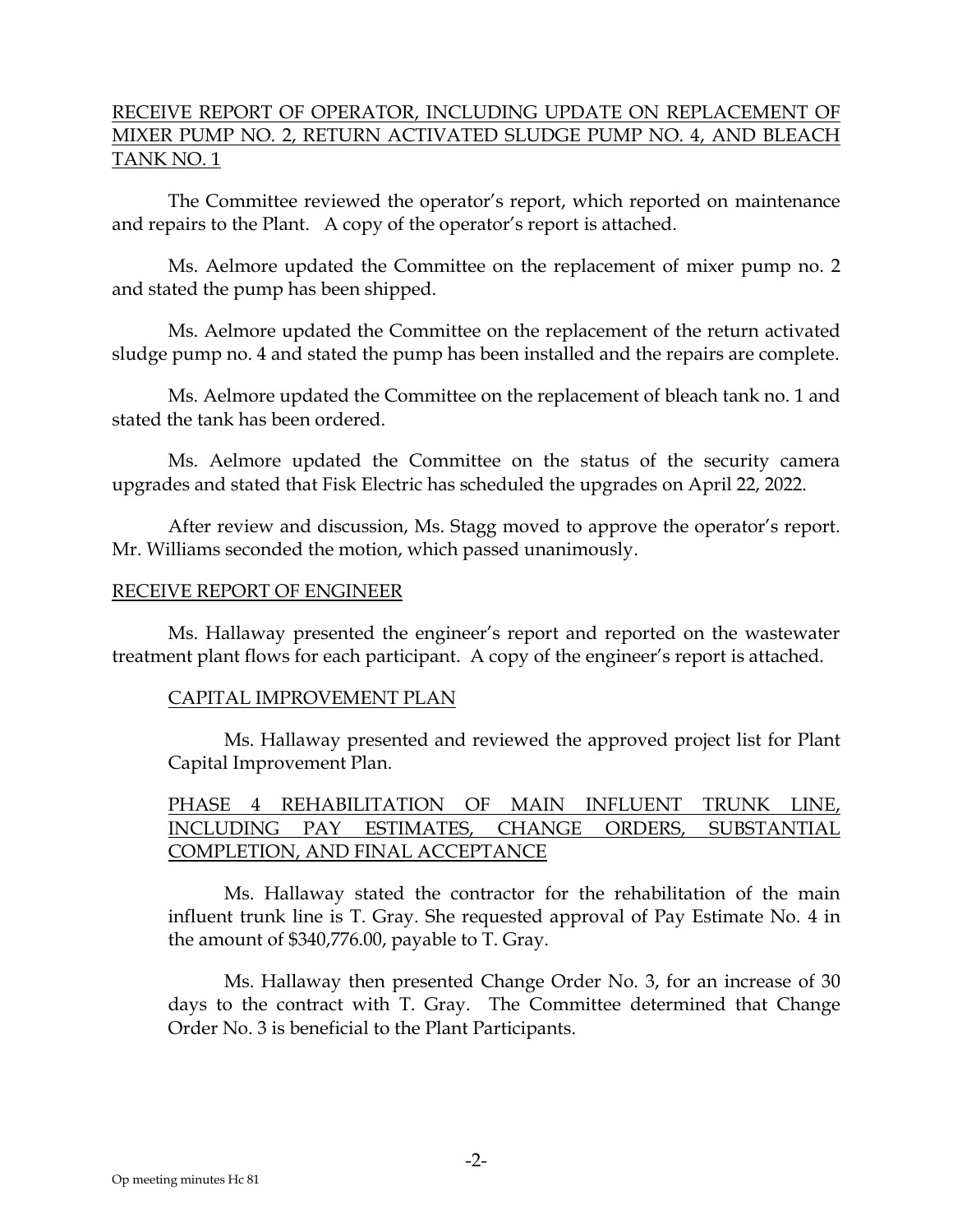## APPROVE PLANS AND SPECIFICATIONS AND AUTHORIZE ADVERTISEMENT FOR BIDS FOR THE TRUNK LINE SANITARY SEWER REHABILITATION, PHASES 5 AND 7

Ms. Hallway stated BGE is currently preparing the plans and specifications for the trunk line sanitary sewer rehabilitation, phases 5 and 7.

### CINCO MUNICIPAL UTILITY DISTRICT NO. 1 EFFLUENT REUSE SYSTEM

Ms. Hallaway stated BGE has completed updates to the design for the reuse system. Discussion ensued regarding the reclaimed water permit and timing for advertising the project.

#### WASTEWATER DISCHARGE PERMIT RENEWAL APPLICATION

Ms. Hallaway stated BGE has submitted the application for renewal of the wastewater discharge permit to the Texas Commission on Environmental Quality. She stated the application has been declared administratively complete. Discussion ensued regarding additional required testing data.

Following review and discussion, and based on the engineer's recommendation, Ms. Stagg moved to (1) approve the engineer's report; (2) approve Pay Estimate No. 4 in the amount of \$340,776.00; and (3) approve Change Order No. 3 for the contract with T. Gray, as presented and based upon the Committee's finding that the change order is beneficial to the Plant Participants. Mr. Williams seconded the motion, which carried by unanimous vote.

There being no further business to come before the Committee, the meeting was adjourned.